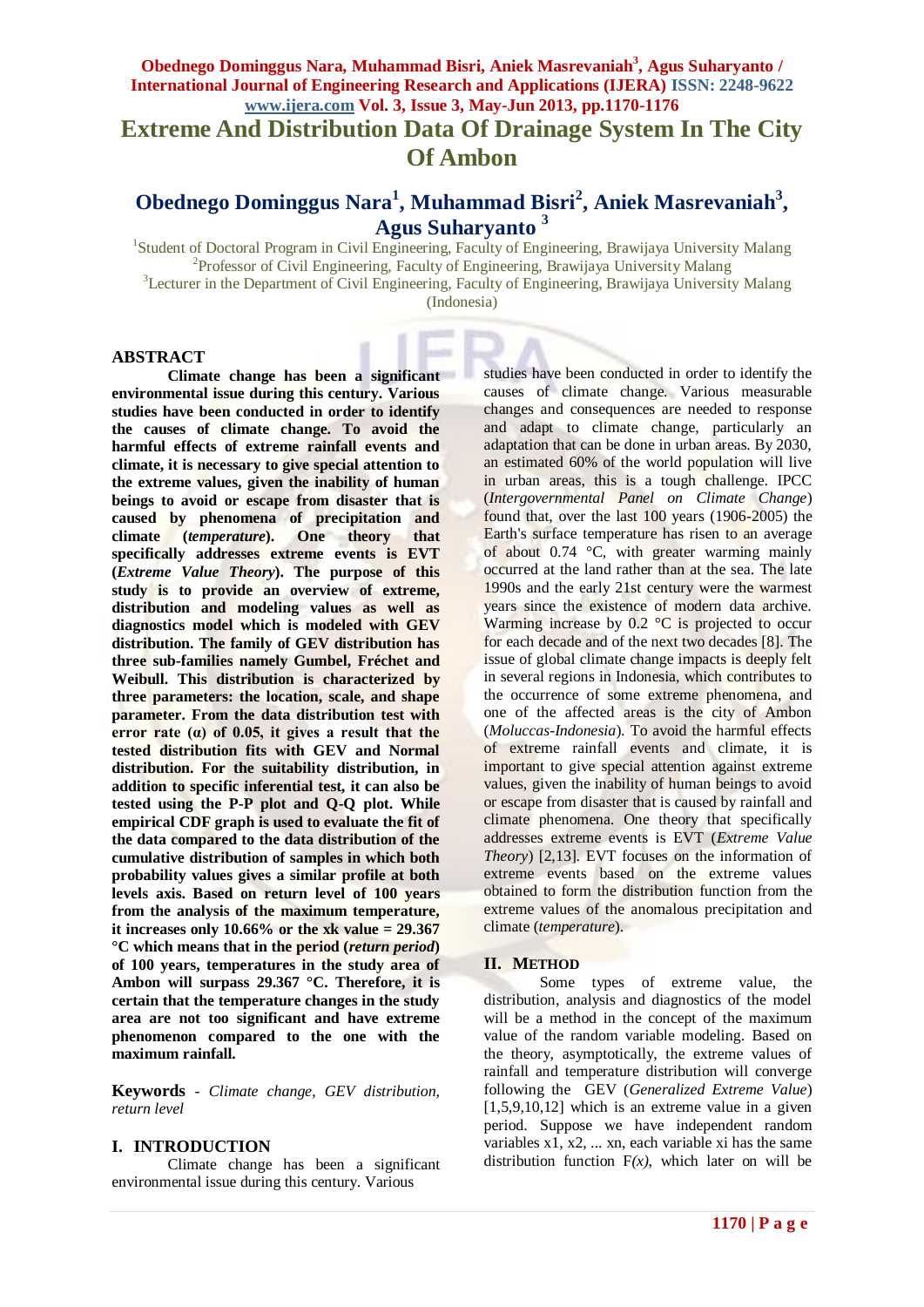considered that the maximum  $Mn = max(X_1, X_2, X_n)$ as written as the following equation;

The ξ parameter determines the characteristics of the tip of the distribution: if  $\xi \leq 0$  then the probability function has a finite right tip point and if  $\xi \ge 0$  the probability function will have an infinite right end point of. Extreme value distribution, introduced by Jenkinson (1955), is a combination of three types of extreme limited value distributions to a single form as derived by Fisher and Tippet (Hosking et al. 1985) [4]. Those three types are Gumbel, Fréchet and Weibull distributions whose equation are as follow  $\alpha$ ÷

$$
F(x) = \begin{cases} exp\left(-\left[1 + \zeta\left(\frac{x-\mu}{\sigma}\right)\right]^{\frac{1}{\zeta}}\right), & \zeta \neq 0\\ exp\left(-exp\left[-\left(\frac{x-\mu}{\sigma}\right)\right]\right), & \zeta = 0 \end{cases}
$$

$$
G(x) = exp\left\{-exp\left[-\left(\frac{x-\mu}{\sigma}\right)\right]\right\}, -\infty < x < \infty
$$

The ξ parameter determines the characteristics of the tip of the distribution: if  $\xi \leq 0$  then the probability function has a finite right tip point and if  $\xi \ge 0$  the probability function will have an infinite right end point of. Extreme value distribution, introduced by Jenkinson (1955), is a combination of three types of extreme limited value distributions to a single form as derived by Fisher and Tippet (Hosking et al. 1985) [4]. Those three types are Gumbel, Fréchet and Weibull distributions whose equation are as follows:

$$
G(x) = \begin{cases} exp \left\{-\left[\frac{x-\mu}{\sigma}\right]\right\}^{a}; x < \mu \\ 1 & ; x \ge \mu \end{cases}
$$

$$
G(x) = \begin{cases} 0 & ; x \le \mu \\ exp \left\{-\left(\frac{x-\mu}{\sigma}\right)^{-a}\right\}; x > \mu \end{cases}
$$

μ is location parameter,  $\sigma$  > 0 is scale parameter  $ξ$  > 0 is shape parameter (Stephenson, 2003)[9]

#### **2.2 Parameter Estimation**

Estimation method that is frequently used is the maximum likelihood estimation (MLE) [3,12]. Suppose y1, ..., yn are n independent observations of random variables Y1, ..., Yn which are GEV distributed respectively with indeterminate parameter  $θ = (μ, σ, ξ)$ . In addition, the data is assumed not dependent one another, then:  $F(y_i,...,y_n|\theta)=f(y_i|\theta)...f(y_n|\theta)$ . This is called the likelihood function, often referred to l(*θ|y*). Log of the likelihood function:

$$
L(\theta|y) = K \prod_{i=1}^{n} \exp\left(-\left(1 + \xi \frac{ti - \mu}{\sigma}\right)^{-1/\xi}\right)
$$

$$
\prod_{i=1}^{n} \frac{1}{\sigma} \left(1 + \xi \frac{yi - \mu}{\sigma}\right)^{\frac{1}{\xi} - 1}
$$

#### **2.3 Model Diagnosis**

A data modeling usually begins with assumptions, the data is assumed that it adheres to a particular distribution. Subsequently, with the data and the parameters of the distribution to be estimated. Consequently, the initial assumption must be tested, that is the similarity of data with a model that assumed. Two diagnostic test techniques based on the graph will be explained as follows.

#### **2.4 Probability and QQ Plots Graphs**

Suppose *y1*, ..., *yn* is a series of observations of extreme values (block maxima) which are independent with function of G distribution (unknown). If yi is assumed as GEV distributed, and from MLE, we get the estimation of the G distribution. The accuracy in estimating G can be tested by comparing the estimation model to the empirical distribution Suppose  $y(1)$ ,  $y(2)$ , ..,  $y(n)$  is a data sequence such a way that  $y(1) \le y(2) \le ... \le y$  $y(n)$ , then the empirical function is easily obtained, as follows,

$$
P(Y \le y_{(i)} = \widetilde{G}(y_{(i)}) = \frac{i}{n+1}
$$

This empirical distribution can be used to estimate the real data distribution (*G*). If

$$
\left(y_{(i)}, \tilde{G}^{-1}\left(\frac{i}{i+1}\right)\right)
$$

$$
\tilde{G}^{-1}\left(\frac{1}{n+1}\right) = \hat{\mu} - \frac{\mu}{\xi} \left(1 - (-\log\frac{i}{n+1})^{-\xi}\right)
$$

 $yi \approx$  GEV assumption is true, then  $G \approx G$  for each. As a result, the graph of the pair of points  $(G(y(i)), G(y(i)))$  for  $i = 1,...,n$ , will lie along the diagonal line (gradient 1). This is known as the probability graph (probability plot) or P-P Plot. While the chart quantile (Q-Q plot) in the other part is a plot of the pair of points. Similar to the probability graph, if the model assumption is correct, then the points in the QQ plot will be located along the diagonal line.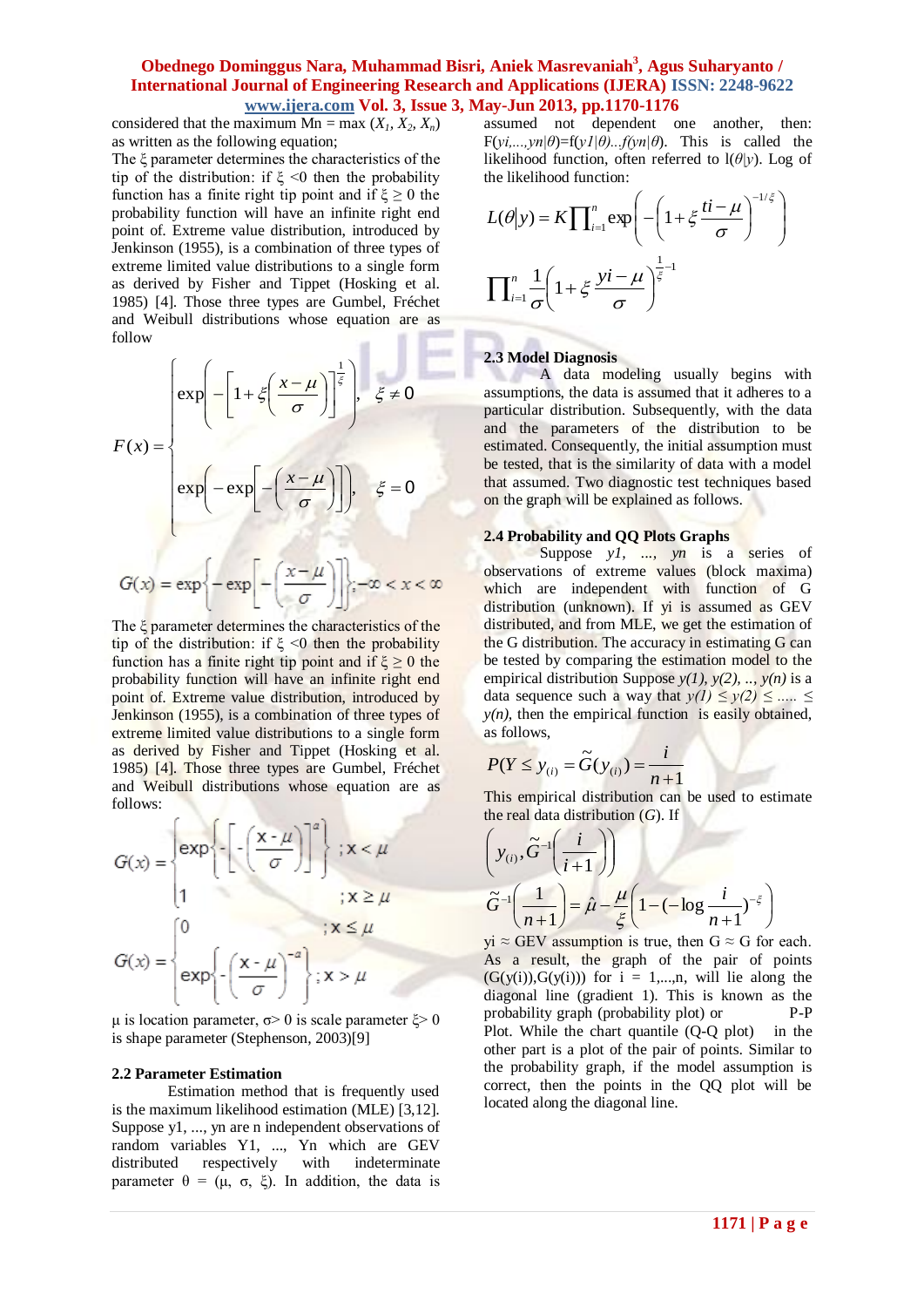#### **2.5 The extreme values determination of rainfall and temperature**

Extreme values determination can be done in two ways:

1.By taking the maximum values for a certain period, such as weekly or monthly, the observation of these values is considered as extreme values.

2.By taking the values that exceed a threshold value, all values that exceed the threshold are considered as extreme values.

## **2.6 Return Level**

In the practice, the concerned amount/quantity is not only focused on the estimation of the parameters themselves but also on the quantile which is also referred to as return level of the GEV estimators [6,7,14]. Assumed return value of the maximum rainfall and temperature will be used for the validation of the rainfall and temperature data. If F is the distribution of the maximum value for the same period of observation, then;

$$
x^k = F^{-1}\left(1 - \frac{1}{k}\right)
$$

rainfall and temperature will reach a maximum value once (Gilli and Kellezi, 2003) after assumed parameters  $\mu$ ,  $\sigma$  and  $\xi$  can be substituted using above equation.

$$
x^{k} = \begin{cases} \n\hat{\mu} - \frac{\hat{\sigma}}{\hat{\xi}} \left( 1 - \left[ -\ln\left(1 - \frac{1}{p}\right) \right]^{-\xi} \right) & ; \xi \neq 0 \\
\hat{\mu} - \hat{\sigma} \ln\left[ -\ln\left(1 - \frac{1}{p}\right) \right] & ; \xi = 0\n\end{cases}
$$

# **III. RESULT**

Time series is an observation sequence used to measure the scale of time and space. The data, which is tested periodically, is the maximum rainfall data which consists of monthly rainfall data for 29 years (1984-2012) and temperature data for 16 years (1995-2011) from taken from Pattimura Ambon weather station as in Figure.1 below.

It appears in the Boxplot on annual data, that the average value which is indicated by the line in the middle of the box is always in the down position. The pattern is read that most of the data are on the left side, while others have high extreme value with the advent of the '\*'. Characteristics of the data are not symmetrical with the proportion of more data on the left side; it is assumed that the rainfall data will follow a generalized extreme value distribution while the temperature data follows the normal distribution. of the work or suggest applications and extensions.

From the table above, the results of the data distribution test with with error rate ( $\alpha$ ) of 0.05 will give a result that the tested distribution equivalent with the data distribution, if the calculated

probability value is greater than 0.05. Like the model fit test results conducted by the three models above, the acceptable distribution test is the Kolmogorov-Smirnov, the GEV distribution have a probability = 0.781 and has the highest value compared to other distributions. So that the test results have given sufficient proof that the rainfall data follows the GEV distribution with mean  $(u)$  = 218.32, standard deviation ( $\sigma$ ) = 170.78 and shape  $(k) = 0.0718$ . While temperature follows Normal distribution; probability =  $0.455$  and has the highest value compared to other distributions. So that the test results have given sufficient proof that the temperature follows a normal distribution with mean  $= 26.537$ , standard deviation  $= 1.201$ .

Several diagnostic plots are done inferential test to assess the accuracy of the model as shown in Figure 4 and 6. Points on both the Q-Q and P-P plot lay along the diagonal line, an indication that the GEV model is suitable for rainfall and Normal for temperature. If this image can establish a pattern of straight lines, it can be concluded that the distribution matches the distribution of research data. Suitability distribution based on the results of this test will be illustrated through "fit data" towards histograms and cumulative distribution. While the empirical CDF graphs are used to evaluate the fit data from distribution data compared to the sample distribution cumulatively in which both probability values gives a similar shape on both axes.

# **3.1 Return level**

The return level analysis of rainfall and temperature in the city of Ambon gives an idea of how big a maximum value expected to be surpassed on average once in certain period. Return level values of rainfall and temperature are obtained and used as a benchmark for forecasting the occurrence of rainfall and maximum temperature with certain Probabilities. The estimated value of the GEV parameters for the rainfall and temperature results in the return level[11] for 100 years as the table below:

## **IV CONCLUSION**

1.Frequently, from several analyzed extreme data types can meet certain conditions, which are modeled with the GEV distribution, GEV distribution family has three subfamilies, namely Gumbel, Fréchet and Weibull. This distribution is characterized by three parameters: the location, scale, and shape parameter.

2.From the result of distribution analysis and estimation, the histogram of rainfall data in this study has a generalized extreme value distribution pattern while the temperature data in this study has a normal distribution pattern.

3.Suitability distribution based on the test results is described through "*fit data*" to histograms and cumulative distribution. The empirical cdf graphs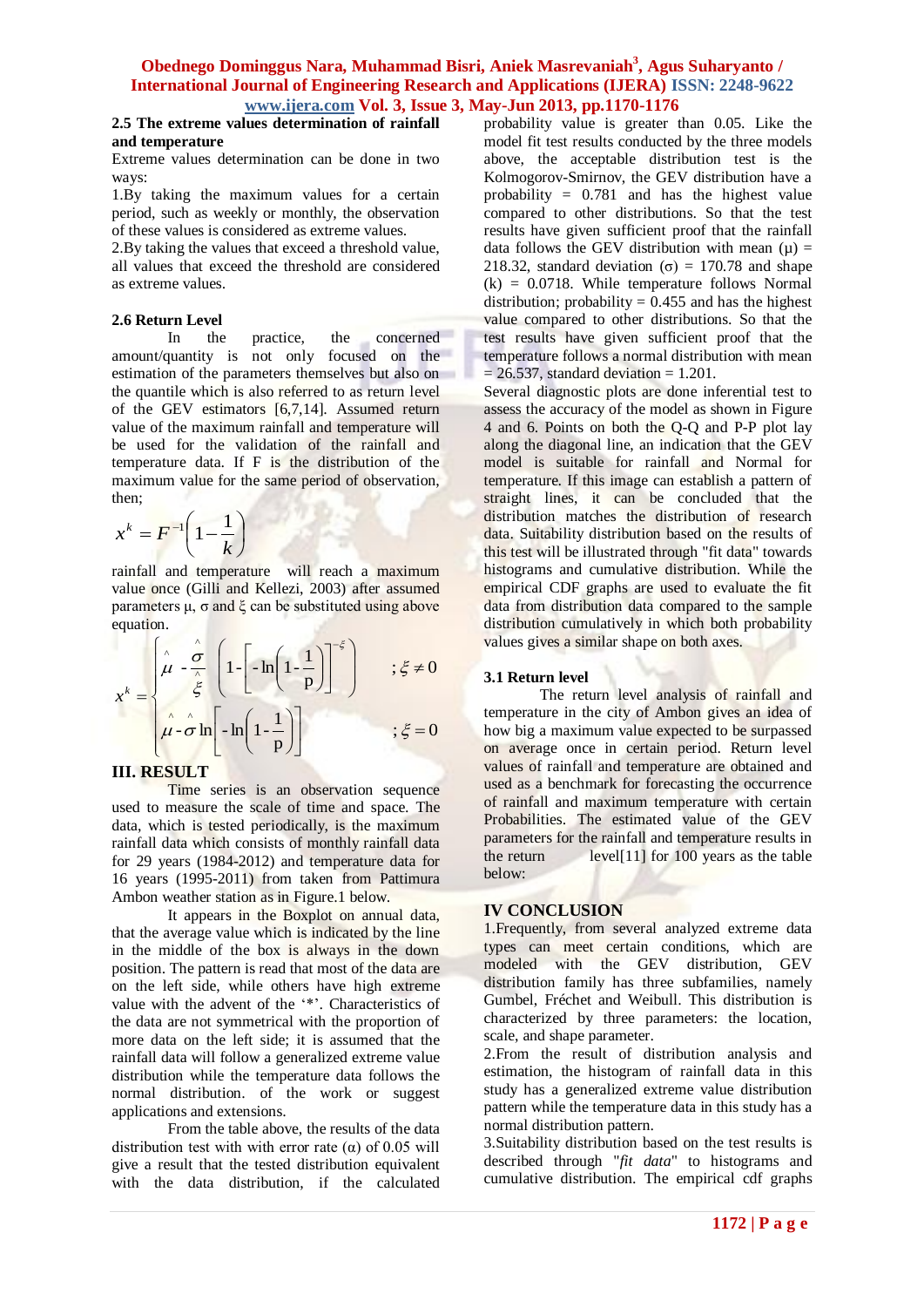are used to evaluate the data fit from data distribution which compared from sample distribution cumulatively in which the value of both probabilities gives a similar shape on both axes.

4.Based on the return level on 100 years from the analysis of the maximum temperature, it increased only for 0.66% or the  $x^k$  value = 29.367°C, which means that in return period of 100 years, the temperatures in the study area of Ambon city will pass 29.367°C. Therefore, it is certain that the temperature changes in the study area are not too significant and have extreme phenomenon compared to the one with the maximum rainfall.

#### **Acknowledgements**

My grateful thanks go to Prof. Dr. Ir. Mohammad Bisri, MS, Dr.Ir. Aniek Masrevaniah, Dipl.HE. and Ir. Agus Suharyanto, M.Eng, Ph.D. for proofreading the manuscript.

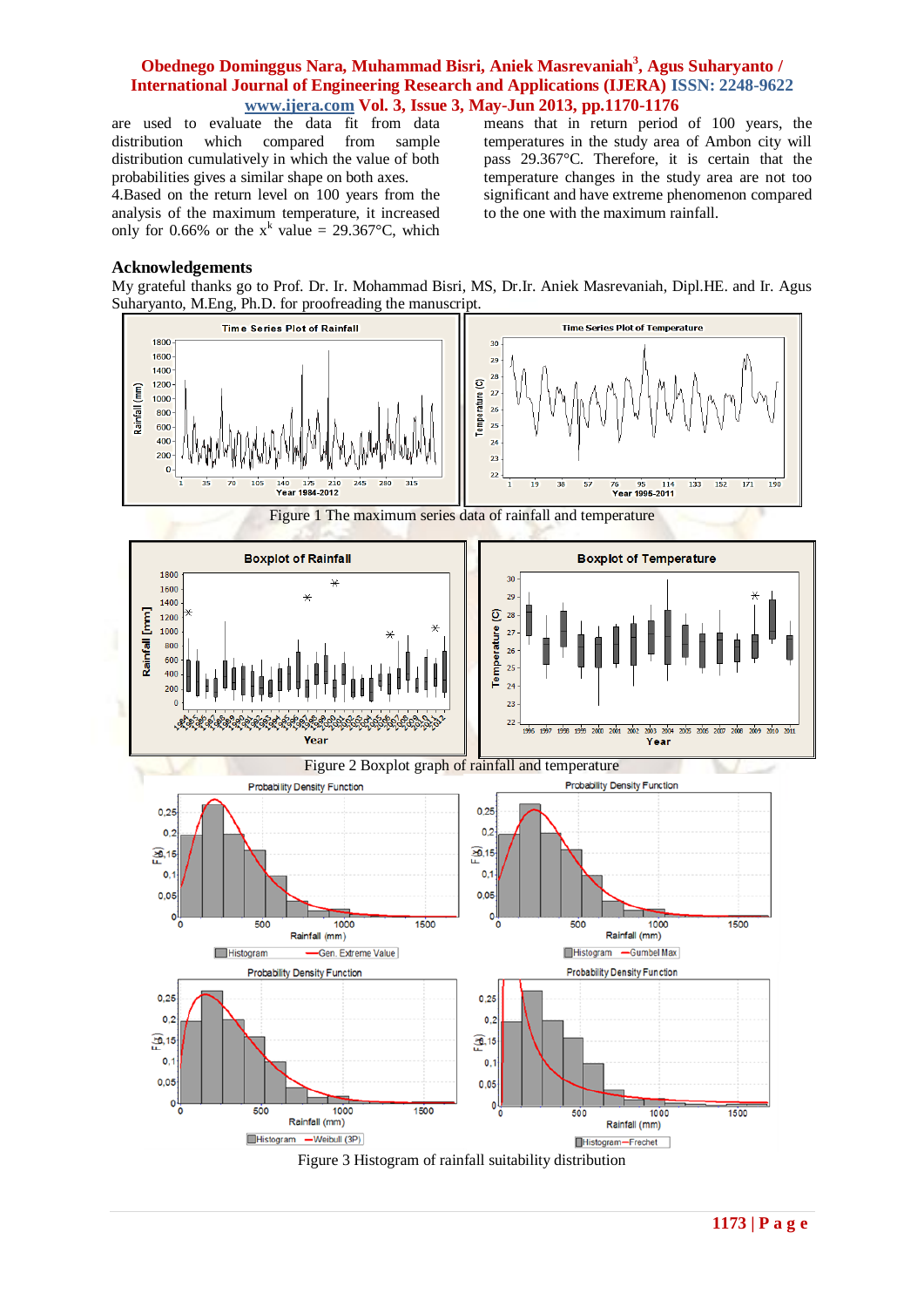

Figure 5 Histogram of temperature suitable distribution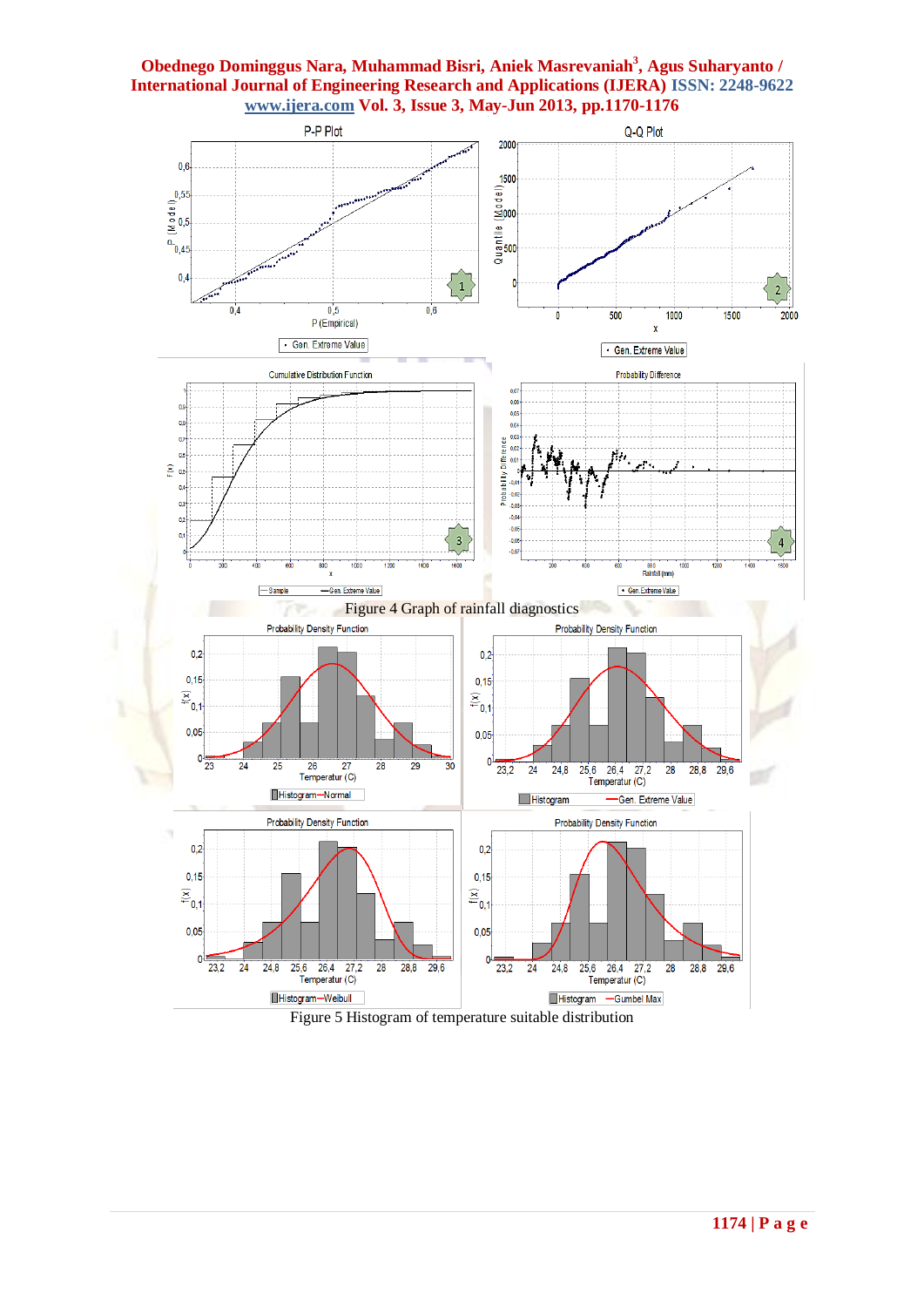

Figure 6 Graph for temperature diagnostics

| Table 1 Compatibility Test of rainfall distribution |
|-----------------------------------------------------|
|-----------------------------------------------------|

| <b>Distribut</b> |      |                        | Kolmogorov-Smirnov |       | <b>Anderson Darling</b> |           |       | Chi-Squared    |           |          |       |
|------------------|------|------------------------|--------------------|-------|-------------------------|-----------|-------|----------------|-----------|----------|-------|
| ion              | Samp | Statisti               | Probabil           | ranki | Samp                    | Statisti  | ranki | $^{\circ}$ )Fr | Statisti  | Probabil | ranki |
|                  | le   | $\mathbf{c}\mathbf{s}$ |                    | ng    | le                      | <b>CS</b> | ng    | ee             | <b>CS</b> | 1ty      | ng    |
| Gama             | 384  | 0.0408                 | 0.592              |       | 384                     | 1.399     |       |                | 10.054    | 0.261    |       |
| GEV              | 348  | 0.0347                 | 0.781              |       | 348                     | 0.401     |       | ∩              | 9.847     | 0.276    |       |
| Normal           | 348  | 0.0981                 | 0.0026             |       | 348                     | 6.813     |       |                | 24.309    | 0.002    |       |
| Weibull          | 348  | 0.1487                 | 3.4E-07            | 4     | 348                     | 14.999    |       | 8              | 95.586    |          |       |

Table 2 Compatibility Test of temperature distribution

|            |      | Kolmogorov-Smirnov     |          |       |      | <b>Anderson Darling</b> |       |                | Chi-Squared |          |       |
|------------|------|------------------------|----------|-------|------|-------------------------|-------|----------------|-------------|----------|-------|
| Distribut  | Samp | Statisti               | Probabil | ranki | Samp | Statisti                | ranki | $^{\circ}$ )Fr | Statisti    | Probabil | ranki |
| ion        | le   | $\mathbf{c}\mathbf{s}$ | ıtv      | ng    | le   | $\mathbf{c}\mathbf{s}$  | ng    | ee             | <b>CS</b>   | ıtv      | ng    |
| Gama       | 192  | 0.066                  | 0.347    |       | 192  | 0.67                    |       |                | 15.84       | 0.0265   |       |
| <b>GEV</b> | 192  | 0.073                  | 0.245    |       | 192  | 0.687                   | ◠     |                | 15.834      | 0.0266   |       |
| Normal     | 192  | 0.0609                 | 0.455    |       | 192  | 0.702                   |       |                | 15.839      | 0.026    |       |
| Weibull    | 192  | 0.098                  | 0.043    | 4     | 192  | 3.807                   |       |                | 12.911      | 0.074    |       |

Table 3 MLE distribution estimation for rainfall

| Distribution | Parameter |          |          |          |        |  |  |  |
|--------------|-----------|----------|----------|----------|--------|--|--|--|
|              | $\alpha$  |          |          |          |        |  |  |  |
| Gama         | 1.8617    | 177.196  |          |          |        |  |  |  |
| <b>GEV</b>   |           |          | 170.7843 | 218.3223 | 0.0718 |  |  |  |
| Normal       |           |          | 241.78   | 329.9043 |        |  |  |  |
| Weibull      | 0.9111    | 418.7987 |          |          |        |  |  |  |